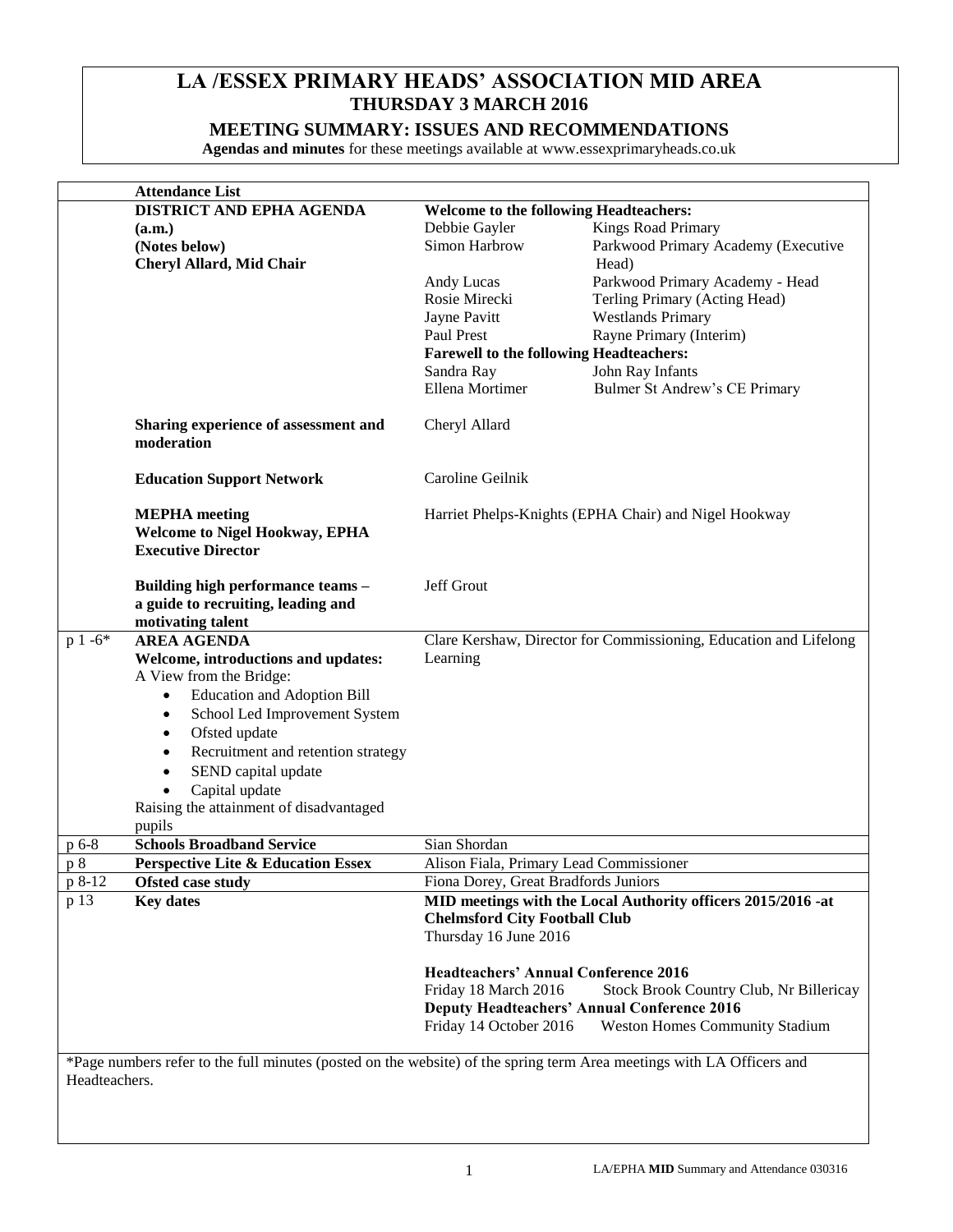# **LA /ESSEX PRIMARY HEADS' ASSOCIATION MID AREA THURSDAY 3 MARCH 2016 ATTENDANCE**

#### **Present**

Amanda Buckland-Garnett Marianne Cartwright Alison Cole Geraldine Denham-Hale Susannah Edom-Baker Joe Figg

Wendy Figueira

Tracy Ahern Mildmay Juniors Vicky Jackson St Francis Catholic Primary Cheryl Allard Oaklands Infants Ceri Jones Chipping Hill Primary Dawn Baker Lawford Mead Primary Shelley Jones de Vere Primary Jacquie Barber Rettendon Primary Ann Kelliher Holy Family Primary, Witham Paula Barningham Our Lady Immaculate Catholic Primary Jane Bass Powers Hall Primary Linda McSweeney St Pius X Catholic Primary Lisa Battersby Larkrise Primary Ross McTaggart Barnes Farm Juniors Ruth Baugh White Notley CE Primary Rosie Mirecki Elm Hall Primary Ian Bowyer Boreham Primary Rate Mills Barnes Farm Infants Phillip Brown All Saints CE Primary, Maldon | Becky More Rivenhall CE Primary Maxine Bradford Mildmay Infants & Nursery | Nicola Morgan-Soane Trinity Road Primary Collingwood Primary Ellena Mortimer

Alex Burden Great Waltham CE Primary Mary Nicholls Stanley Drapkin Primary Lorraine Cannon Moulsham Infants Rachael Plunkett Priory Primary Helen Castell **Writtle Infants** Jane Pomeroy Feering CE Primary Gosfield Primary St Peter's CE Primary, Coggeshall Anna Conley The Howbridge Infants | Amanda Reid Perryfields Infants Maddie Cowley John Ray Juniors Maria Rumsey St Michaels' Juniors, Galleywood Amanda Daines The Tyrrells School Claire Russell Notley Green Primary Jona Davies St John's CE Primary, Danbury Julie Sarti Colne Engaine CE Primary Diane Deans White Court Primary Lesley Schlanker Baddow Hall Infants St Mary's CE Primary, Burnham | Helen Shaw

Sarah Donnelly Richard de Clare Primary Marie Staley Moulsham Juniors Newlands Spring Primary Sharon Tyler

Lisa Feldham Finchingfield CE Primary Sean Wade Howbridge CE Juniors Purleigh /Meadgate/Maltese Rad Primary St Peter's CE Primary Jane Gates Great Bradfords Infants & Nursery Janis Waters Great Leighs Primary Andy Gillett Margaretting CE Primary Sandra Way John Ray Infants<br>
Christina Gooday Trinity St Mary's SE Primary, SWF Linda Wiskin The Cathedral CE Primary Christina Gooday Trinity St Mary's SE Primary, SWF Linda Wiskin Carol Gooding Danbury Park Primary Justin Wrench Shalford Primary Victoria Gooding Silver End Primary Karen Harden Southminster Primary **Apologies** Jane Hasler **Perryfields Juniors** Simon Waltham Heybridge Primary Matt Hodges Kings Road Primary Andy Lucas Parkwood Academy

Head of Commissioning Harriet Phelps-Knights EPHA Chair Alison Fiala Lead Strategic Commissioner West Nigel Hookway EPHA Executive Director Maz Norman SE Commissioner Caroline Geilnik Education Support Network Carol Farrer SE Commissioner Jeff Grout

Victoria Kendall Liz Maycock Jan Myers

Heather Shelley Melanie Vine Pauline Ward Greg Waters

# **In Attendance**

Roxwell CE Primary Little Waltham CE Primary Bulmer St Andrew's CE Primary Wentworth Primary Denise Burrell Richard de Clare Primary Robert Pike St Nicholas CE Primary Tillingham Carrie Prior St Andrew's CE Primary, Gt Yeldham Elmwood Primary Broomfield Primary Fiona Dorey Great Bradfords Juniors | Kelly Stock Burnham-on-Crouch Primary Springfield Primary Earls Colne Primary & Nursery St Cedds CE Primary The Bishops CE and Catholic Primary

**LA Officers**<br>
Clare Kershaw Head of Commissioning<br>
Pam Langmead EPHA Professional Officer<br>
Harriet Phelps-Knights EPHA Chair

Note: If your attendance or apologies have not been noted please contact the EPHA Professional Officer at [pam@langmead.me.uk](mailto:pam@langmead.me.uk) for amendment.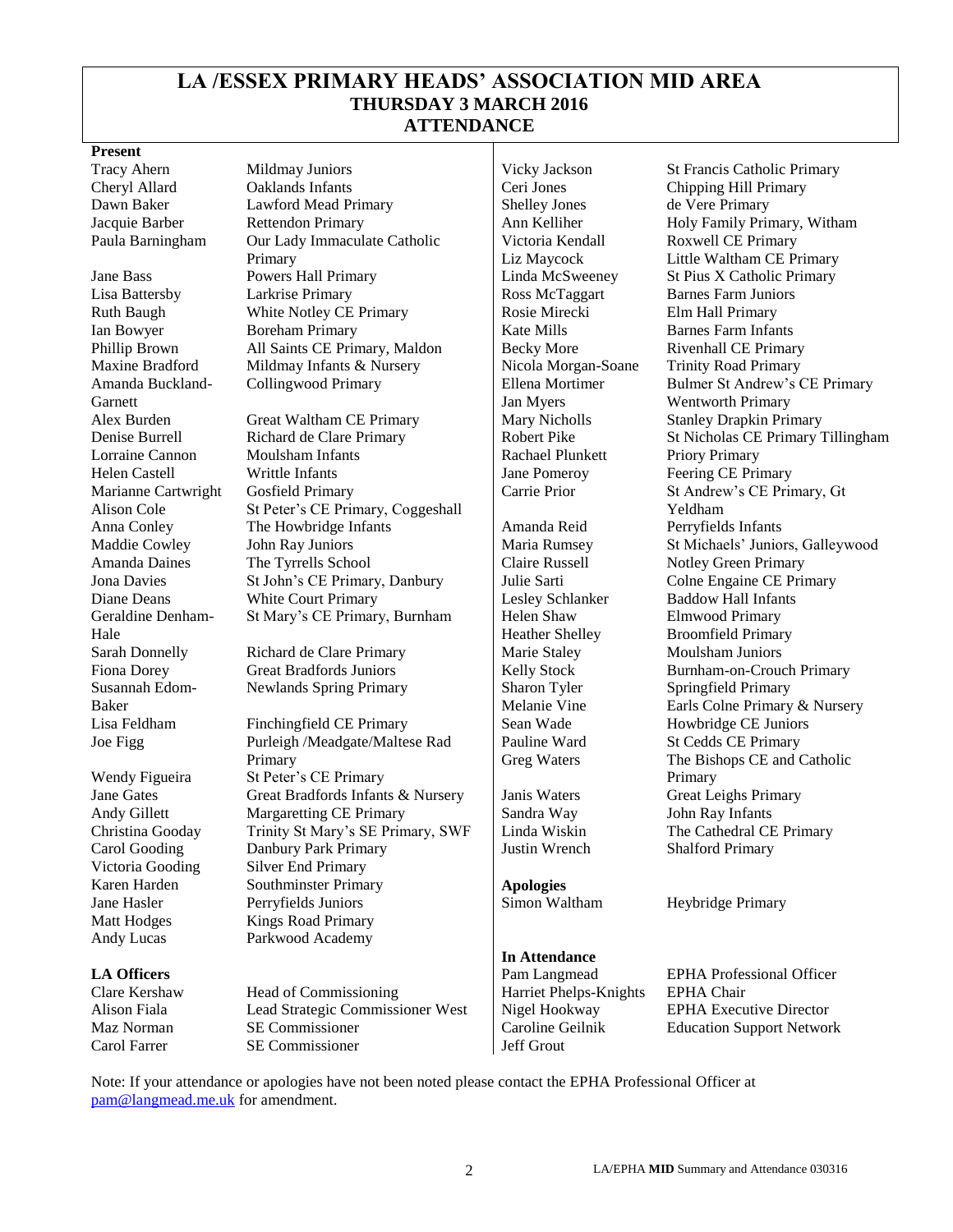## **MID EPHA DISTRICT MEETING MINUTES 3 March 2016**

#### **1. Cheryl Allard, the Mid Chair welcomed headteachers to the meeting and in particular, the following headteachers who are new in post:**

| Debbie Gayler | <b>Kings Road Primary</b>                 |
|---------------|-------------------------------------------|
| Simon Harbrow | Parkwood Primary Academy (Executive Head) |
| Andy Lucas    | Parkwood Primary Academy - Headteacher    |
| Rosie Mirecki | Terling Primary (Acting Head)             |
| Jayne Pavitt  | <b>Westlands Primary</b>                  |
| Paul Prest    | Rayne Primary (Interim)                   |

#### **Farewell to the following Headteachers:**

| Sandra Ray      | John Ray Infants              |
|-----------------|-------------------------------|
| Ellena Mortimer | Bulmer St Andrew's CE Primary |

### **2. SHARING EXPERIENCE OF ASSESSMENT AND MODERATION**

Headteachers worked in their locality groups and were asked to share common issues that they were encountering this year, what they needed clarification on and other concerns. In addition they were asked for any questions or points that they wished to raise with the Local Authority.

The following are the collated responses:

#### **Common Issues in schools at the current time**

- Spelling how are dyslexic children going to be assessed and taken into account; the total disregard of physical disability and dyslexia
- Excessive level of Grammar, Punctuation and Spelling being demanded
- Moderation inter school; in-school; use of exemplification materials
- Teachers losing faith in the curriculum
- A lack of standardisation and utter confusion about the Interim Framework
- Ensuring that pupils in Year 6 are prepared for the new style tests
- Evidencing AFL for external visitors
- Definition of mastery is very broad
- Constant moving of the goal posts
- Varying approaches from schools teaching to the interim teacher assessments
- The loss of the "best fit" model
- Mental health of pupils and teachers
- Children "failing" who have been successful up to now.
- How to explain the changes to parents and governors
- ARE in year groups other than  $2 \& 6$  wishy washy
- Writing expectations Level 5 aspirational targets unlikely to be met

#### **Clarification needed on:**

- All of the above
- Information on what will the national standard be
- Working at depth what percentage
- Whether pupils have to achieve "mastery" in all three disciplines
- How to measure progress
- Key Stage 1 reporting what to report and is there consistency across Essex?
- Reporting to parents on the attainment of Year 6 (writing)
- Date for data to be submitted to LA
- What training have the LA moderators team had?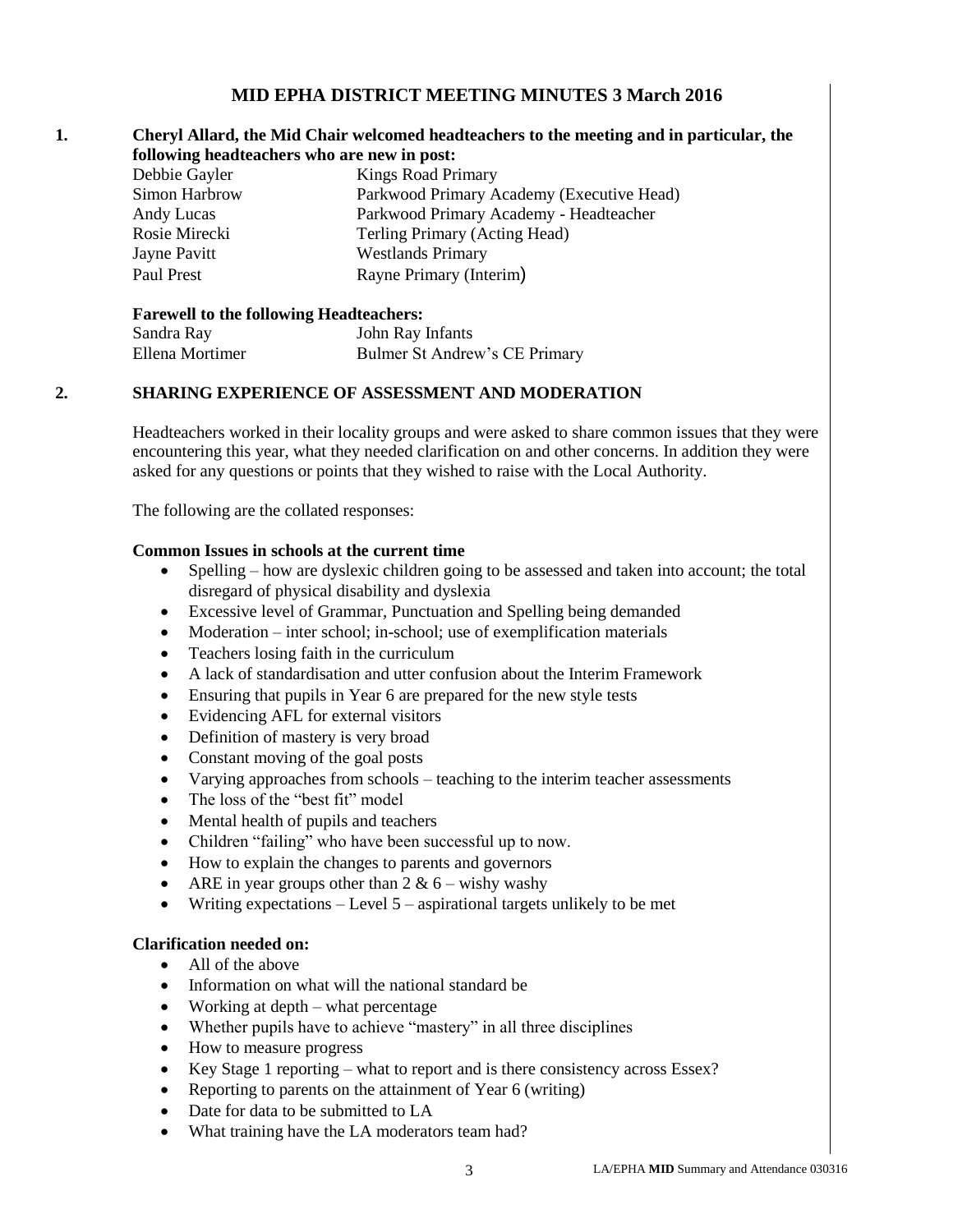#### **Other concerns/comments**

- The impact of possible retesting of Year 6 pupils in Year 7
- Lack of (human) capacity and resources preventing schools from keeping up with the changing requirements e.g. increase moderation dialogue
- Target Tracker has a very useful Autumn 2 benchmarking tool which summarised all TT user data

#### **Questions/comments to the Local Authority**

- The messages given at EES training are panicking teachers.
- What support can and will the LA offer?
- Awareness of how Target Tracker has just changed the age-related expectation colour coding.
- Children who were age- related last week aren't this week; Children who were age- related last summer now aren't!
- Why don't all heads receive all emails from the LA?
- How is prediction data going to be used by the LA?

#### **The EPHA Professional Officer reported on Russell Hobby's (NAHT President) visit to the North East Primary heads meeting the previous week, particular focusing on his comments about the assessment and testing changes this year:**

*He outlined the current key issues that are exercising headteachers and the NAHT at the present time. He stated that, as well as the huge problems around assessment, the current priorities for the Association are:*

- *Recruitment and retention;*
- *Funding of schools;*
- *Inspection*
- *Academy agenda*
- *The Education and Adoption Bill;*
- *Mental health and wellbeing – increasing challenges for education.*

*Russell made no apology for focusing on the lack of guidance and clarity around assessment this year, and the lack of clarity from the DfE that is causing huge problems and worries for school. He stated that there is ongoing concern that the problem will not easily resolve and next year will also be a shambles. He stated that the immediate challenge is particularly around the writing exemplification materials. The NAHT talked to the DfE in May 2015 and offered a review of the system that would have been reported in January. Sadly, that review was cancelled because of adverse media headlines, suggesting a Government climb down – Russell argued that too many poor decisions are made because of newspaper headlines.*

*He stated that, in his opinion, the current exemplification materials for writing assessment are far more challenging than had been suggested, and that children at the end of the Year 6 are now expected to attain a level of around 5C; he argued that this is unreasonable, and that schools should not be expecting this attainment.*

*Then, he said, the DfE announced an extremely early assessment submission date, coupled with the need to complete a huge tickbox to evidence assessment. The NAHT has achieved some concessions, in particular delaying the date of submission for the writing assessment until 30th June – this helps schools a little.*

*NAHT is suggesting that part of the assessment challenge is the move to a "secure fit" rather than a "best fit" model, putting higher expectations on children. Nick Gibb has promised clarification of the exemplification materials, hopefully next week, and Russell's view was that this will need to "clarify the exemplification materials out of existence".*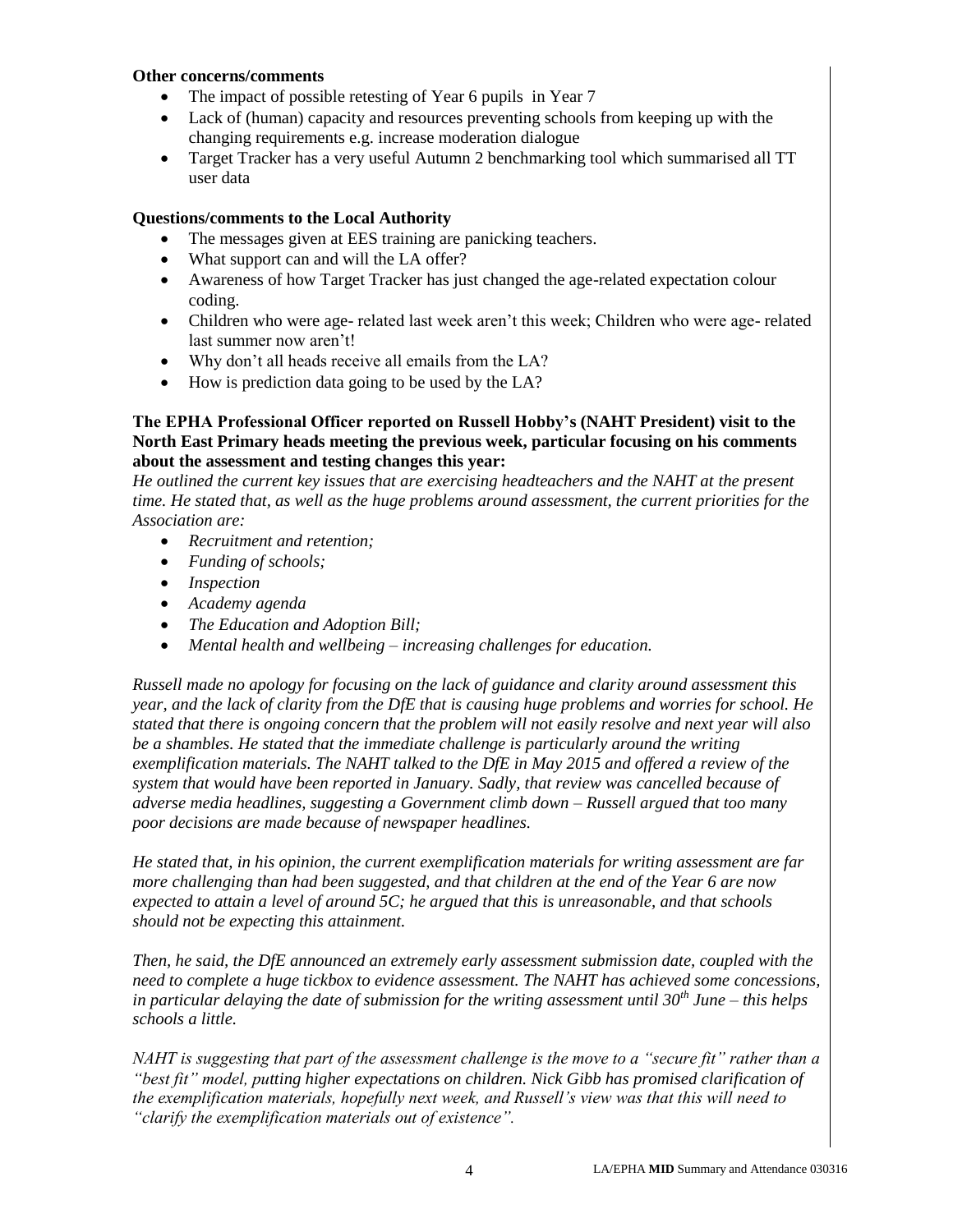*His advice to the NE Heads was to wait a week and continue to teach to the standard that teachers expect of their pupils. In response to a question, he noted that the NAHT is not recommending that the assessment should be boycotted as, in their view, this would be likely to lead to assessment being scrapped altogether.*

*Russell noted that the third thing that Nick Gibb has promised is that the DfE will not trigger an intervention into a school based on the 2016 data; he argued that this is absolutely critical, if the DfE sticks to this promise. Nick Gibb has written to Ofsted to indicate this. The NAHT will support schools that are challenged on this year's data.*

*He mentioned the Early Years' baseline and stated that the NAHT is not averse to the concept as a principle, but the introduction has been a hash, with 6 different baselines. Many schools (including in Essex) are using the Early Excellence model, but this fails to provide a logical measurable progression to later assessment.*

*The NAHT is also exasperated that the DfE wants to introduce a times-table test; not that they are against the teaching of times tables, but feel that this implies that schools are not already teaching them.* 

*He described the expectations of SPAG in Year 2 and Year 6 as "lunacy"!*

*In addition, the Year 7 resit hasn't been thought through properly and will create great problems for secondary schools and the pupils.*

*Russell mentioned the NAHT pledge, which so far 5000 headteachers have signed up to.*

*Nick Hutchings asked if NAHT were in discussion with Ofsted and STA to agree what data will be considered in inspections. Russell mentioned the letter from Nick Gibb to HCMI, but agreed that the NAHT will also ask Sean Harford (HMI) to write a statement of clarification.* 

*In response to a question, Russell said that in his opinion the Government cannot manage many more schools (about 2-300 a year) falling below floor and so having to be forced into academisation as there are insufficient sponsors to support failing schools. He reminded headteachers that the floor remains at 65% and the SPAG results don't count towards the floor standards.*

*The coasting schools standard for attainment is 85% but the progress standard remains the same (3 years aggregated/combined) and Russell doesn't believe that many schools will be impacted by the coasting schools legislation.*

*There is currently less concern around inspection, but mainly because there have been far fewer inspections this school year – about 300 compared with a norm of 1500. Schools that are "good" are experiencing that inspectors hold this assumption when they start a Section 8 inspection.*

Later in the morning there was a feedback session and a number of questions were put to the Local Authority advisers.

Headteachers asked how they could be sure that the moderation training would be robust and consistent. Alison Fiala explained that the trainers initially attend one day training run by the DfE before training local moderators. She emphasised that moderation will be a professional dialogue with teachers.

The Mid EPHA Chair asked for feedback from headteachers if they have found or find any discrepancy or inconsistency with the LA training and moderation process. 25% of schools will be chosen for moderation and they will be informed on the  $20<sup>th</sup>$  May – this applies to both Key Stages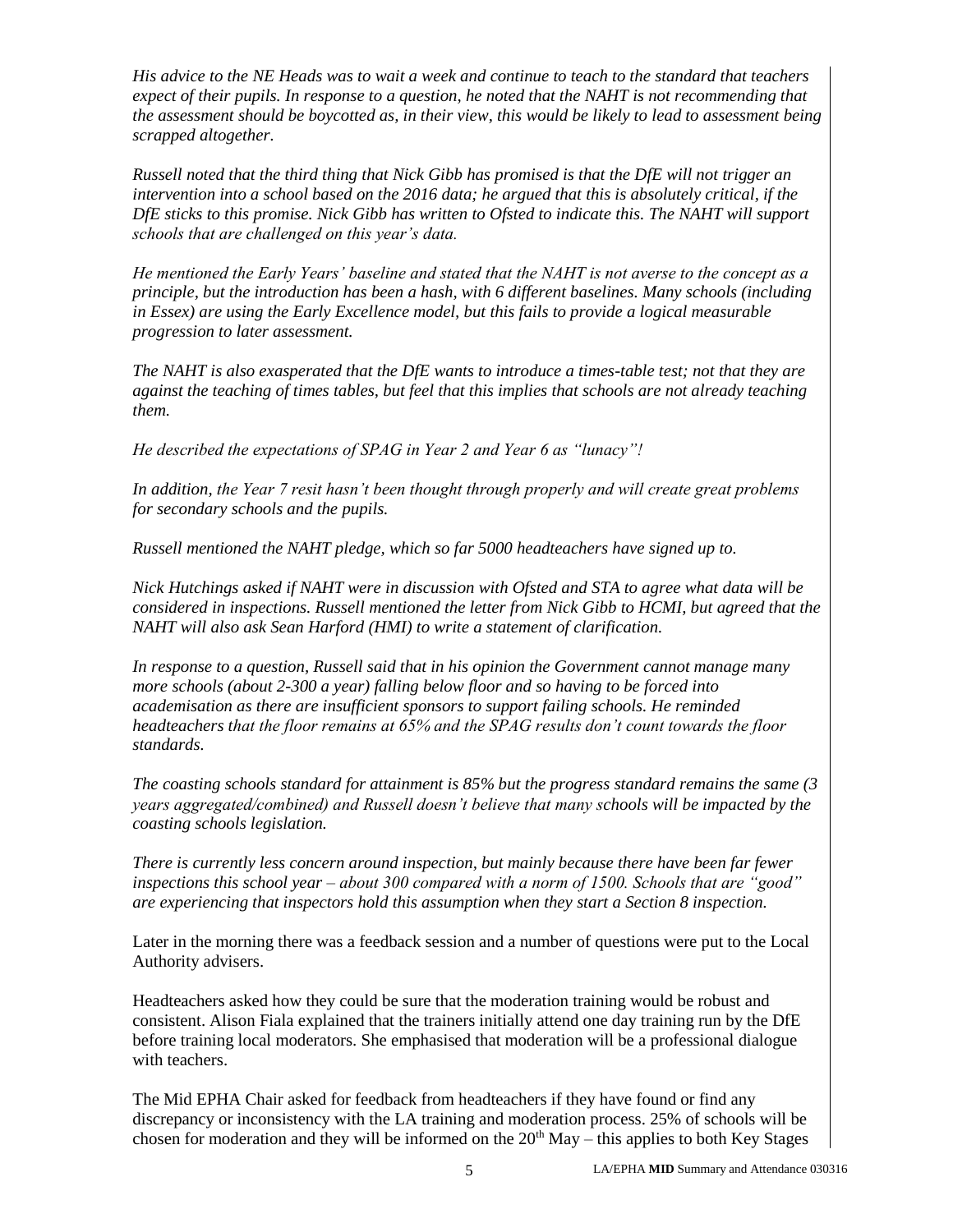and schools will receive a letter from the Local Authority. Schools that are not chosen can buy in moderation as in previous years. It was suggested that data from schools will need to be available two weeks before the moderation date. Headteachers asked if clarification and explanation about target setting this year could be resent, via Education Essex. Clare Kershaw noted that she had sent a letter to headteachers and Chairs of Governors, setting out the challenges of this year's assessment and likely outcomes, but agreed to expand this letter and resend it to schools. Jan Myers, headteacher at Wentworth Primary, argued that there should be a drive from the LA and EPHA to protest strongly about this year's problems and said that the LA should refuse to submit the assessment results to the DfE, so underlining that they are unfair and determined by schools that have had insufficient guidance and clarity. A show of hands of those present indicated that around half the headteachers present felt that this was a good idea; however, Clare Kershaw noted that the LA must be careful how it plays the national system. There is likely to be a significant "drop" in national standards according to the new measures, and if LAs refuse to submit data the Government could and may argue that the data is unsafe. It was **AGREED** that the EPHA Executive would discuss this suggested course of action with the Local Authority officers. Nigel Hookway, the EPHA Executive Director said that not all LAs will report their data tables. He agreed to discuss this issue at the next Eastern Region Headteacher Association meeting to find out what other authorities plan to do. **Clare Kershaw EPHA Executive Executive Director 3. EDUCATION SUPPORT PARTNERSHIP Presented by Caroline Geilnik** Caroline explained that the Education Support Partnership is unique in that it is a not-for-profit organisation which started as the Teachers' Benevolent Fund in 1877. All profits generated through the sale of their programmes help fund the charitable work. The organisation has worked with more than 300,000 in more than 4,000 schools, local authorities, universities and charities across the UK. Research indicates that there is a recruitment, retention and well-being problem in education – in 2015 a YouGov poll suggested that a third (34% to be precise) of the education workforce are expected to leave by 2020. With a rising school population 190,176 extra teachers will be needed in England by 2020 unless more current teachers can be persuaded to stay. Whilst some will be retiring, many others are set to leave for negative reasons at a time when pupil numbers are increasing and recruiters are struggling to find trainees. To give a feel for the scale of this challenge, unless more staff can be supported to stay, the UK will need to recruit 200 teachers every single day just to keep staffing levels the same. In 2013-14, 55% of teachers in England had one period off for sickness absence. The benefits of looking after your staff are obvious: • Improved pupil outcomes Increase in management capacity Reduced absence and associated costs Increased productivity • Improved staff performance • Improved staff retention • Improved morale across the organisation • Helps meet your legal duty of care as an employer The services offered by the Education Support Partnership include: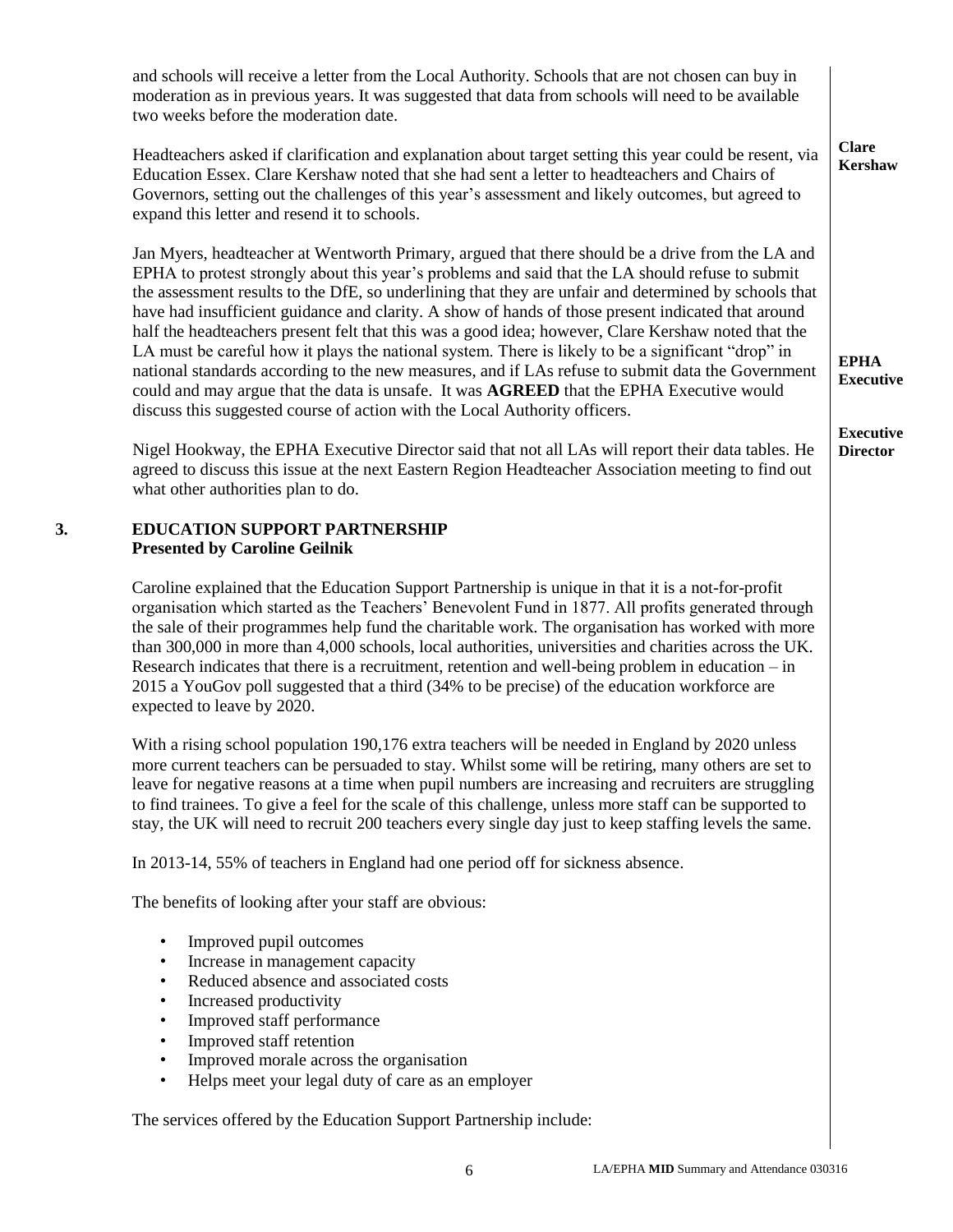#### **Individual counselling and support**

This includes 24/7 support and counselling through the Employee Assistance Programme, face to face counselling and legal and financial support.

#### **Creating a Positive Workplace**

The purpose of the Positive Workforce Programme is to help organisations to work collaboratively with staff to create a positive working environment by securing the wellbeing and effectiveness of their workforce. The programme begins with a confidential online Positive Workplace survey, followed by flexible support from a consultant over a two-year period.

#### **Coaching and support for leaders**

Headspace is already running in Essex and offers a confidential, personal and professional development programme specifically designed for groups of headteachers. Headspace runs over a period of between six and twelve months and is customised to meet the needs of the headteachers in the group. The programme consists of a whole day introductory session followed by five half-day sessions facilitated by a consultant.

The next Headspace programme running in Essex will be held at the County Hotel, 29 Rainsford Road, Chelmsford, CM1 2PZ

| $\bullet$ | 21 April 2016     | 09.00-15.00 hours |
|-----------|-------------------|-------------------|
| $\bullet$ | 1 July 2016       | 09.00-13.30 hours |
| $\bullet$ | 22 September 2016 | 09.00-13.30 hours |
|           | 25 November 2016  | 09.00-13.30 hours |
|           | 17 January 2017   | 09.00-13.30 hours |
|           | 9 March 2017      | 09.00-13.30 hours |
|           |                   |                   |

YourSpace is a similar programme for deputy heads and school leaders. It is a simple and effective support and development programme based on a four session model of 3 hours per session.

### **Learning and development**

The comprehensive range of Smart Training and Development Workshops will help organisations achieve high levels of staff engagement; they focus on SMART communication, work, change, resilience leadership, relationships, survival, transition and/or coaching and can be tailored to the needs of the school.

#### **Health and wellness**

An occupational health service is available, as well as health assessments, health checks and so on.

Charitable services – funded by the paid-for programmes, include

- Grants
- Campaigning work
- Recruitment and retention
- #Not quitting teaching
- An Education Manifesto
- Telephone support 08000 562 561

For further information about the Education Support Network go to <https://educationsupportpartnership.org.uk/>

For further information about Headspace of any of the Education Support Services, contact caroline Gielnik, the Regional Development Consultant for Essex by email: [caroline.gielnik@edsupport.org.uk](mailto:caroline.gielnik@edsupport.org.uk) or mobile 07814 515 980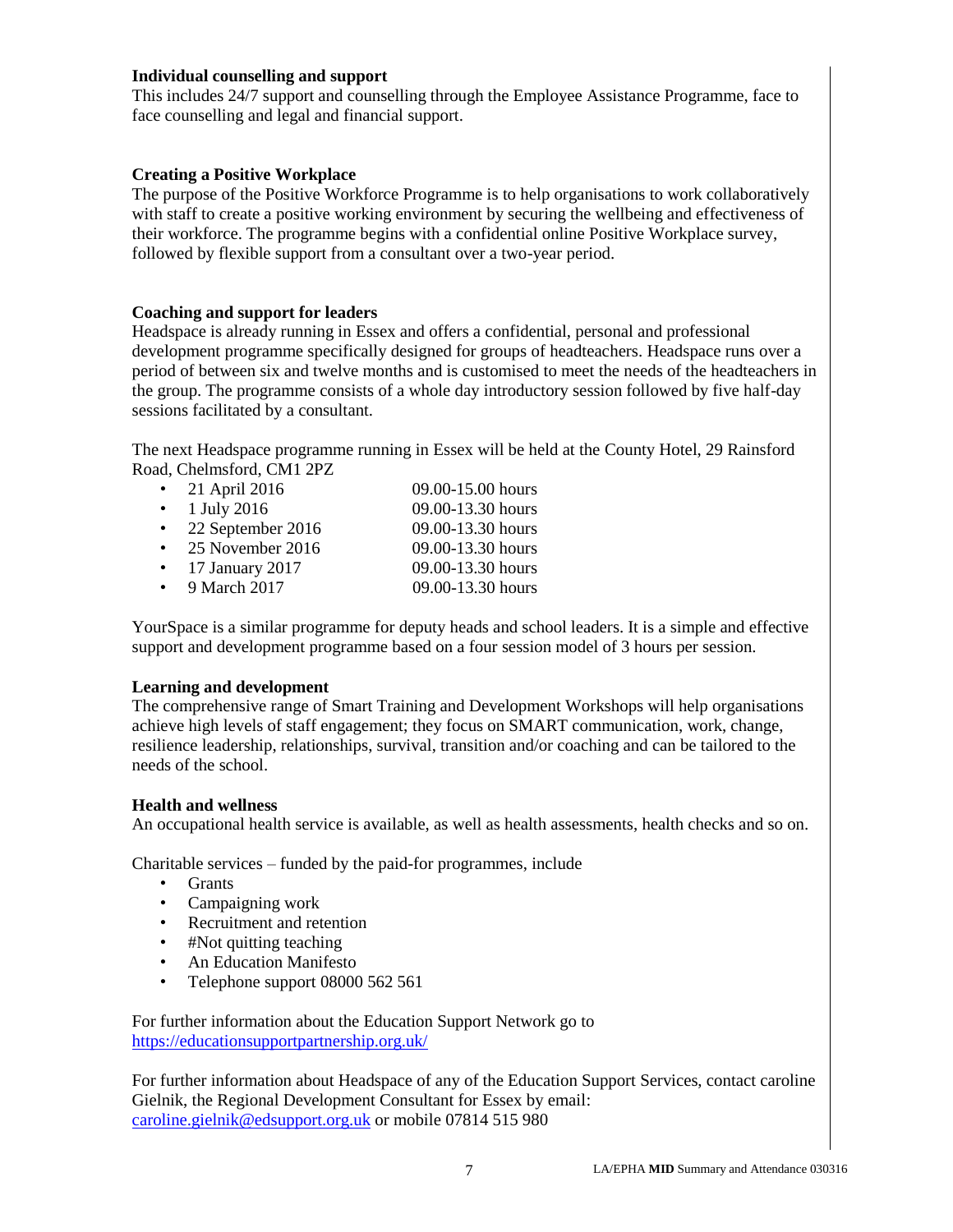## **4. EPHA UPDATE**

Harriet Phelps-Knights, Chair of EPHA, introduced Nigel Hookway, who has been appointed as the new Executive Director for the association. Nigel is currently heading a school in Colchester, his second headship appointment, but retires from that post at the end of the school year. He has started to represent primary headteachers and has attended a number of meetings, but is looking forward to representing EPHA at a national level as well as at a local level.

Nigel talked about his family, including his wife Annie, who is a headteacher in Suffolk, and also an Ofsted Inspector.

He shared what he regarded as the key challenges this year for schools:

- Recruitment and retention of headteachers and teachers
- The implications of the Education and Adoption Bill
- Behaviour management challenges
- Financial pressures on schools
- SEN issues including the demands of converting to EHC Plans
- Assessment challenges this summer
- Ofsted what is going on?
- Headteacher well being

Nigel is currently representing EPHA on the:

- Recruitment and retention strategy group;
- Virtual Schools Governing Body
- Eastern region meetings with the Regional Schools Commissioner
- Visits to each area headteacher meeting

His intention is to support EPHA's work by attending national, regional and local meetings and to collaborate with ASHE and ESSET, lobbying on behalf of primary headteachers and influencing policy at national, as well as local, level.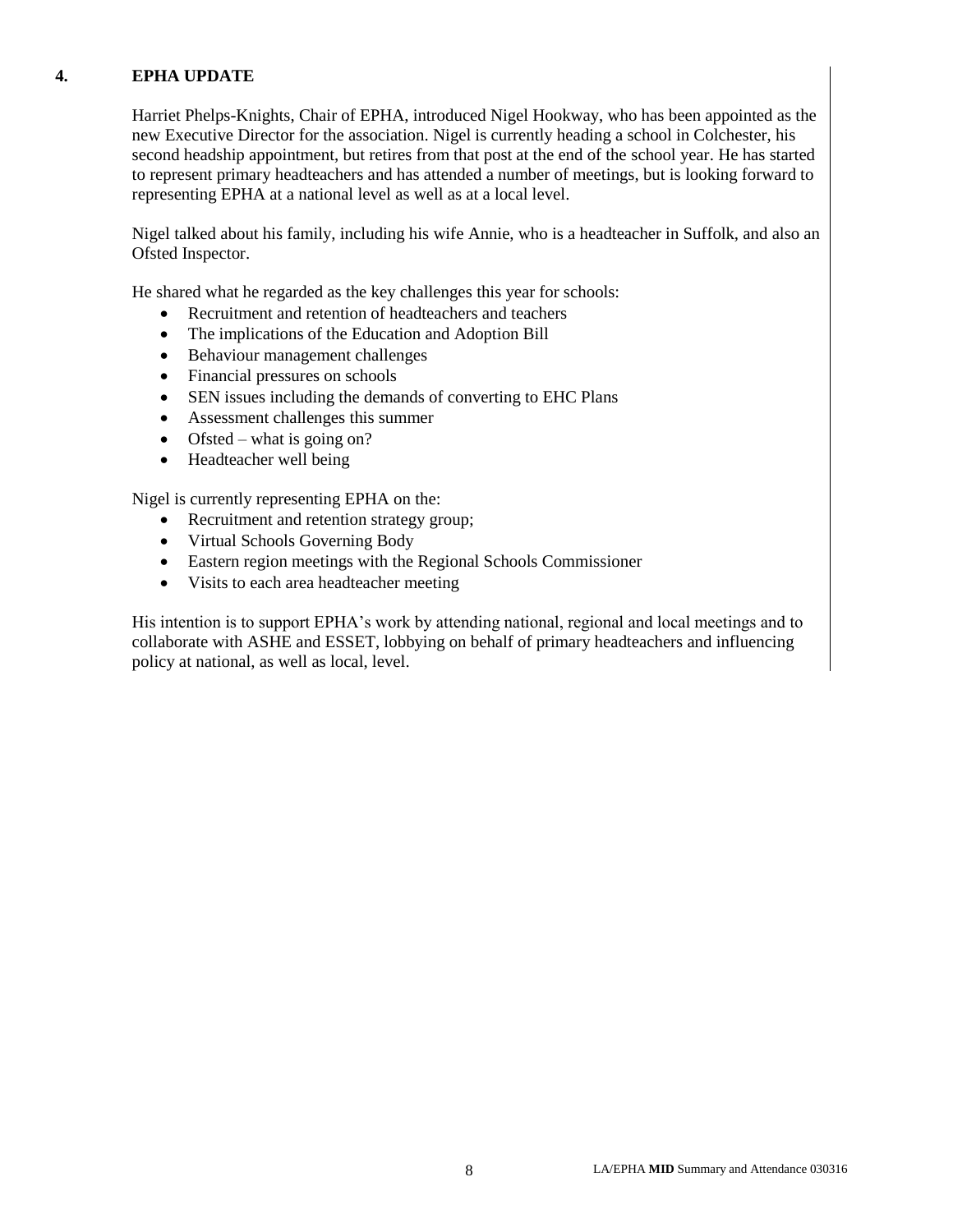#### **5. BUILDING HIGH PREFORMANCE TEAMS – A GUIDE TO RECRUITING, LEADING AND MOTIVATING TALENT Jeff Grout**

Listed in the '100 Best Business Speakers in Britain', Jeff was formerly UK Managing Director of a leading international recruitment consultancy and Business Manager to Sir Clive Woodward, Jeff is now an independent business consultant specialising in leadership, people management, team building, peak performance, recruitment and retention issues. He holds a number of corporate advisory and executive coaching appointments and is also a successful business author. His book 'What do Leaders *Really* do?' was published in 2007 and 'What You Need to Know about Leadership' in 2011.

Jeff acknowledged the challenge of recruitment and retention in schools at the current time, but asked the headteachers whether they were looking for the right key competencies for success in their organisation; did the know the competencies for success in their own school? He asked the group to think about where and why recruitment goes wrong – he asked who had had formal training in interview techniques – only 3 of the 30 present had done so.

He reminded heads that the style of the interviewer would be interpreted by the interviewee as the style or ethos of the organisation and would go a long way to attracting – or discouraging – the applicant.

He suggested that candidates want a range of rewards from a future employer: that might include a career path, reputation of the organisation, training and development, flexibility, as well as financial reward.

Jeff suggested that the Employer Branding was crucial – ten years ago, Virgin was by far the most cited company that people wanted to work for, now it might be Google or Apple – what they have in common is a strong identity and a strong, charismatic and determined CEO.

He asked headteachers to think about the top three characteristic – or brand identity – that would mark them out as distinctive and attract the best candidates. People came up with a range of suggestions: team working, career progression, support, Christian ethos, enthusiastic children who wanted to learn etc but Jeff suggested that, in an interview process, these are not sufficiently unique or remarkable – what was needed was to give examples, through anecdotes, of how the organisation treats its staff. For example, rather than saying: "We offer excellent training and development", the interviewer might give an example of an employee who was given the opportunity to undertake a specific qualification and that "led to A, B or C".

Jeff argued that, just as critical as effective recruitment, is the retention of good staff. He reminded everyone that the most common reason that someone leaves a job is not because of salary or workload, but because of their relationship with their immediate line manager – he argued that it is vital to develop the leadership skills of middle managers.

He suggested that headeachers should consider holding "retention interviews" with their most valued staff, rather than "exit interviews", when any attempt to persuade someone to stay will be too little too late. He asked the group to consider their feelings if, in half an hour's time they received a resignation text from their best and most valued member of staff. He asked four questions:

- Does that person know what you think of them?
- Do you make that person feel like a star?
- Have you sat down this year to talk about their aspirations?
- Is there anything you can do for them in relation to their career or salary?

Jeff said that is it essential for the leader of an organisation to set a clear direction. He suggested the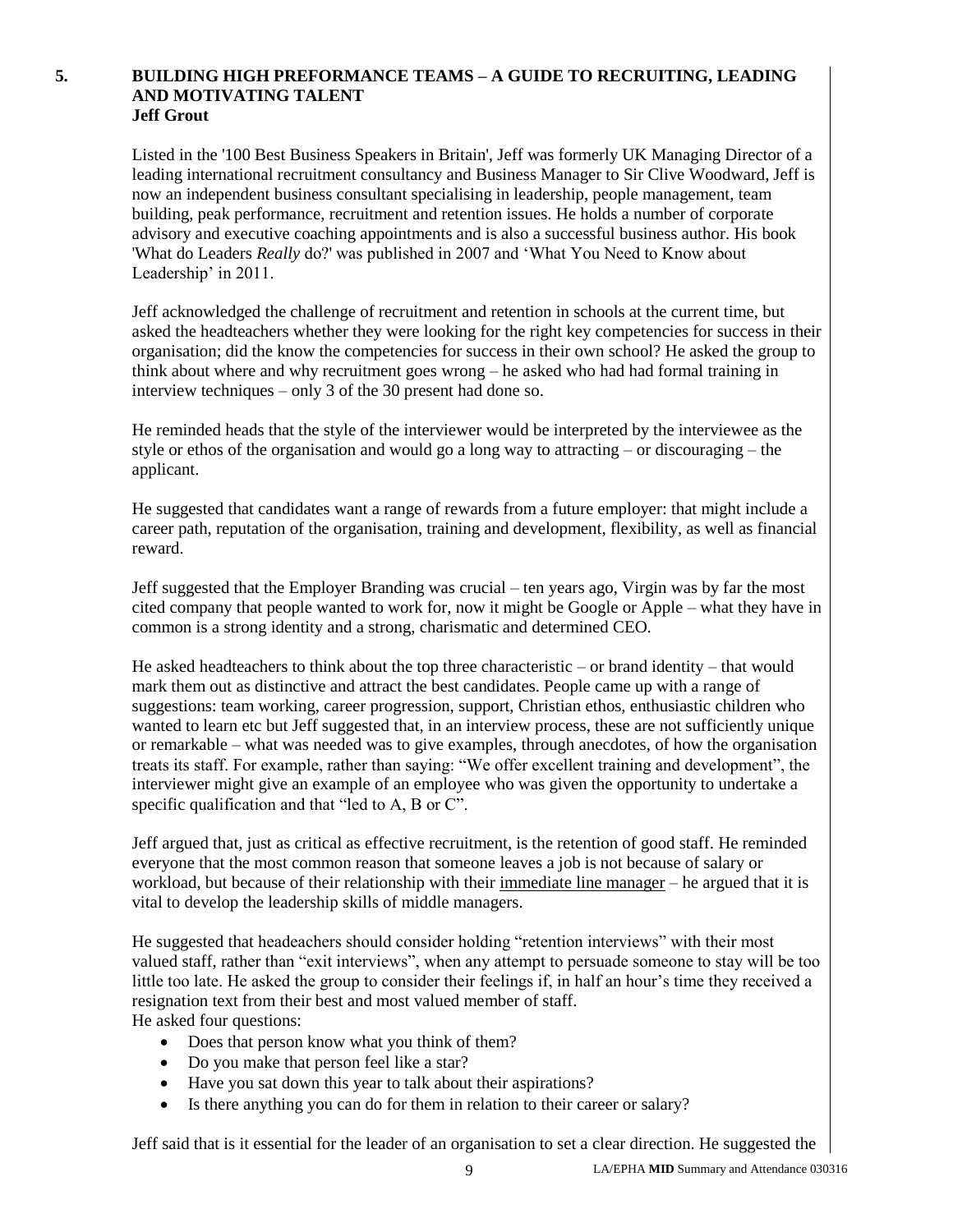T-Test – asking the following questions of leaders in the organisation (the horizontal of the T) and then a number of other staff members from top to bottom (the vertical of the T):

- What are the overall objectives of the school (or organisation)?
- What are the immediate priorities?

He suggested that leaders often assume that their staff will know the answers to these questions (After all "I've told them") but this is by no means the case. Jeff noted that the reasons that organisations don't make progress is because they have too many priorities and that there is not enough (or any) real team work going on – groups of people in an organisation, or "teams", often think that they are working successfully, but in fact he rarely sees real evidence of team work.

Jeff asked the heads what morale is really like in their school. He argued that loyalty, commitment and trust are built when people feel:

- part of something;
- that their role is valuable;
- they are "caught doing something right" and
- that they are treated as a "fully fledged human being".

He said that it is vital to create an environment where staff willingly give more, noting that "It is difficult to motivate, but all too easy to demotivate." He said that there need to be "teamship" rules as well as leadership rules, which are developed by the teams themselves.

Jeff reminded everyone that in communicating something we will say what (and when) but often forget to say why. He noted that in whole staff questionnaires the leaders of an organisation will often judge communication to be a strength, while the staff will, at the same time, judge it to be a weakness!

He reminded headteachers to reflect with their staff (or perhaps a few months in with a new member of staff):

- What are the good things we do that we must keep doing?
- What are the bad things we do that we must stop doing?
- What things do we do only occasionally that we should do consistently?
- What things don't we do that we should start doing?

He reminded the group of the importance of learning from past performance and becoming a better listener. Finally, he asked people to rate their own leadership performance: what do you do which is always an  $A^*$ , what is graded a B, and what is  $F$ ? – and suggested that improving the B grade might have the best chance of success!

#### **JG Consulting Business Consultancy . Speaking . Coaching**  One Holmesdale Road, Kew, Richmond, Surrey, TW9 3JZ Tel: 07970 084300(M) 0208 332 6378(H) **[www.jeffgrout.com](http://www.jeffgrout.com/)**